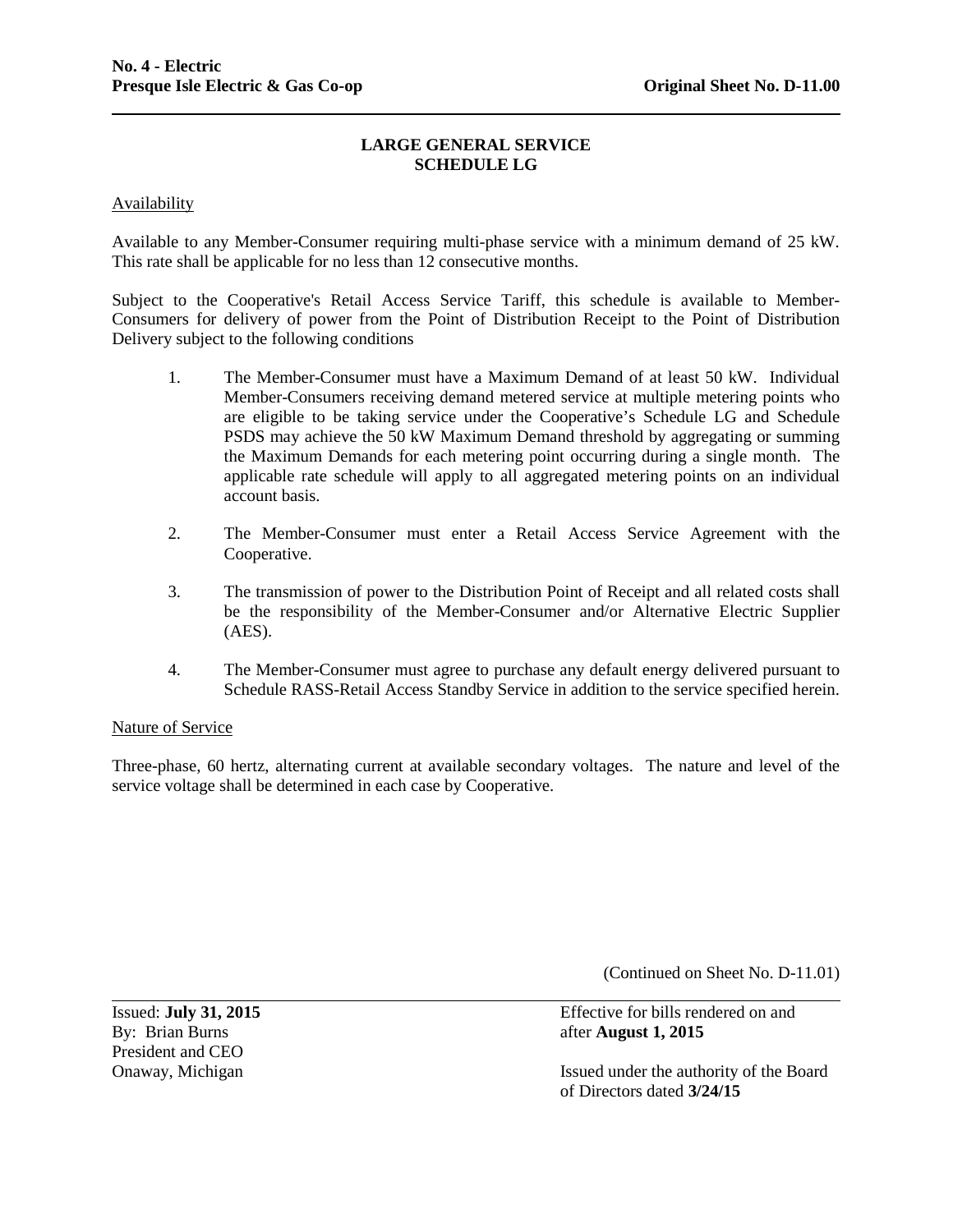# **(Continued from Sheet No. D-11.00) LARGE GENERAL SERVICE SCHEDULE LG (Contd)**

# Billing Rate

| Distribution Service: |
|-----------------------|
|-----------------------|

| Service Charge:                                                                                                                  | \$50.00 per Member-Consumer per month, plus |  |
|----------------------------------------------------------------------------------------------------------------------------------|---------------------------------------------|--|
| Distribution Demand Charge                                                                                                       | \$1.98 per kW for all kW, plus              |  |
| Distribution Variable Charge:                                                                                                    | \$0.01548 per kWh for all kWh, plus         |  |
| <b>Energy Optimization Surcharge:</b><br>This service is subject to the Energy Optimization Surcharge shown on Sheet No. D-1.03. |                                             |  |
| <b>Power Supply Service</b> (not applicable to Retail Access Service)                                                            |                                             |  |

| Demand Charge:        | \$7.02 per kW for all kW, plus |
|-----------------------|--------------------------------|
| <b>Energy Charge:</b> | \$0.06481 per kWh for all kWh  |

(Continued on Sheet No. D-11.02)

By: Thomas J.Sobeck

President and CEO

Issued August 16, 2019 Fire the Effective for bills rendered on and after September 1, 2019

President and CEO Issued under the authority of the Board<br>Onaway, Michigan of Directors dated  $\frac{05}{28/19}$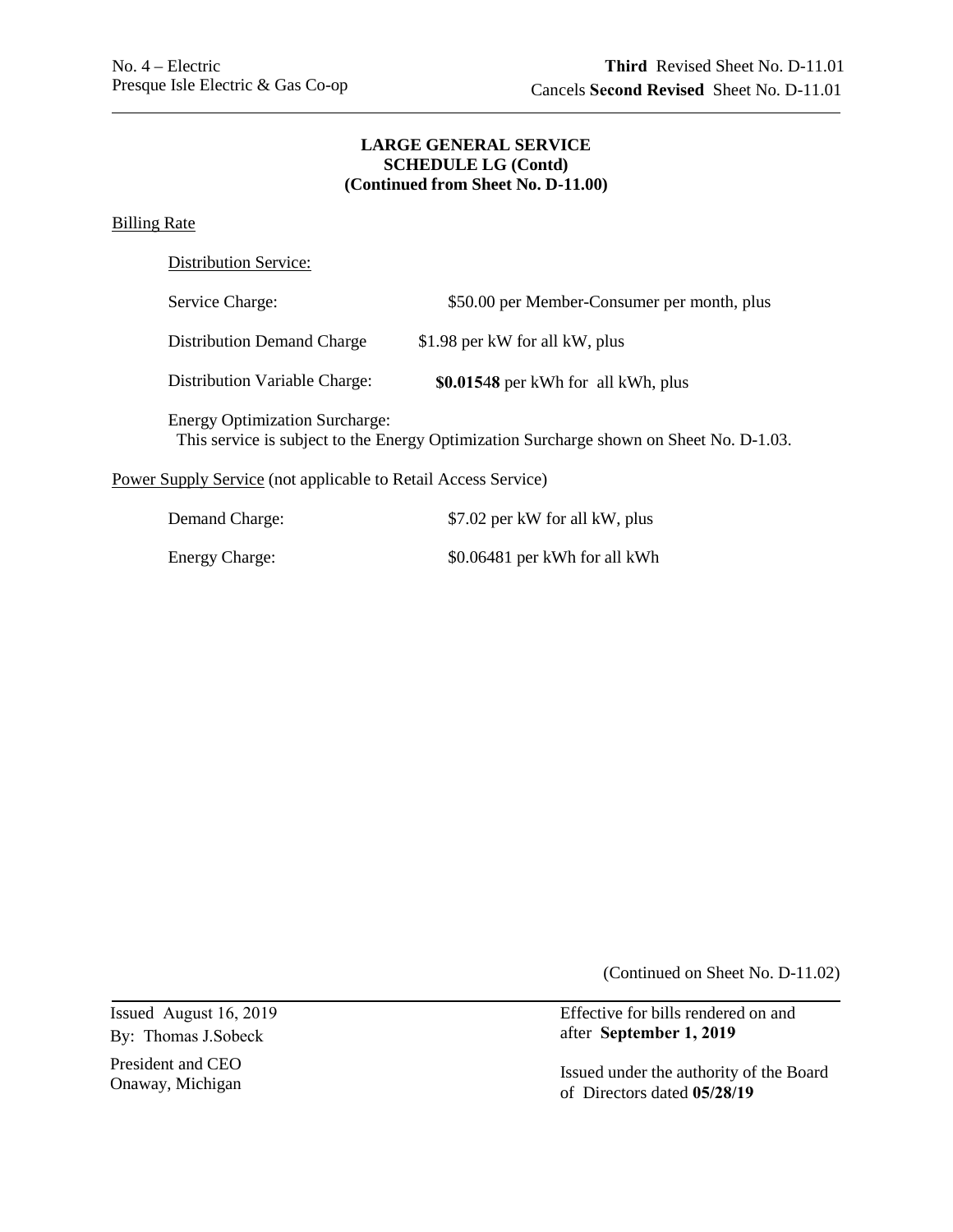# **LARGE GENERAL SERVICE SCHEDULE LG (Contd) (Continued from Sheet No. D-11.01)**

## Tax Adjustments

- 1. Bills shall be increased within the limits of political subdivisions which levy special taxes, license fees or rentals against the Cooperative's property, or its operations, or in the production and/or sale of electric energy, to offset such special charges and thereby prevent other Member-Consumers from being compelled to share such local increases.
- 2. Bills shall be increased to offset any new or increased specific tax or excise imposed by any governmental authority which increases the Cooperative's cost of providing electric service.

### Power Supply Cost Recovery Clause and Factor

This rate schedule is subject to the Cooperative's Power supply Cost Recovery Clause as set forth on Sheet Nos. D-1.00 and D-1.01, except for retail access Member-Consumers.

### **Bill Frequency**

### **All Member-Consumers taking service under Schedule LG will be billed once per month .**

#### Billing Demand

The billing demand shall be the average kilowatt (kW) load during the 15-minute period of maximum use during the billing month, but not less than 25 kW.

The Cooperative reserves the right to make special determination of the billing demand and/or minimum charge should equipment which creates high demand of momentary duration be included in the Member-Consumer's installation.

#### Adjustment for Power Factor

When the power factor during the period of maximum use in a billing month is less than 90% lagging, the Cooperative reserves the right to increase the demand charge for such billing month in the ratio that 90% bears to such power factor. The Cooperative may, at its option, determine the power factor by test or by permanently installed measuring equipment.

(Continued on Sheet No. D-11.03)

By: Brian Burns **and Burns** after **August 1, 2015** President and CEO

Issued: **July 31, 2015** Effective for bills rendered on and

Onaway, Michigan Issued under the authority of the Board of Directors dated **3/24/15**